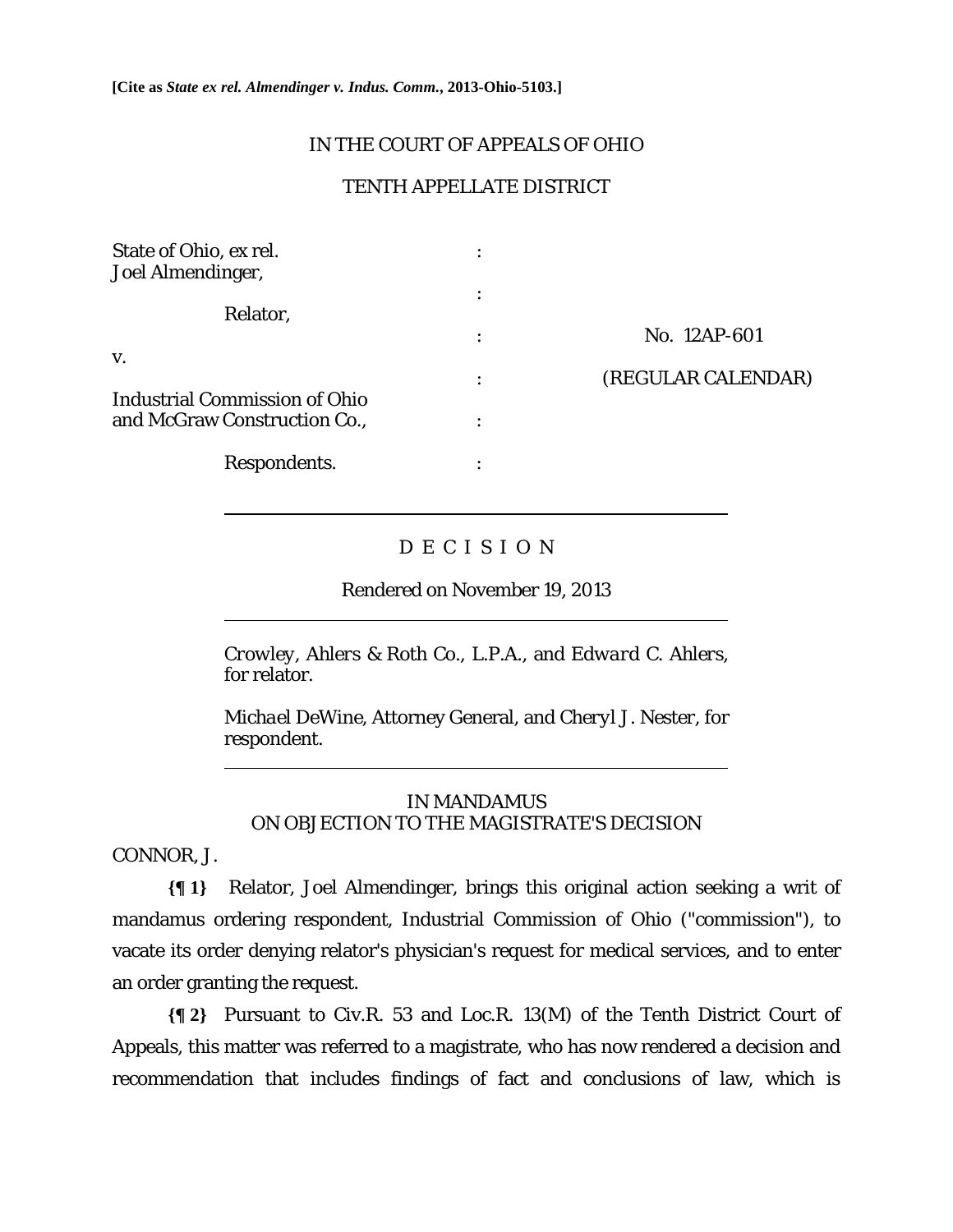appended to this decision. The magistrate concluded that the commission abused its discretion in denying the request for medical services, and recommended that this court issue the requested writ of mandamus.

**{¶ 3}** The commission has filed the following objection to the magistrate's decision:

> The magistrate erred in substituting his judgment for that of the Industrial Commission in its factual interpretation of the report of Dr. Elwert.

**{¶ 4}** As reflected in the facts given in the magistrate's decision, relator suffered an industrial injury in 1983. His industrial claim was allowed for sprain lumbar region; herniated disc L5-S1. Relator received care over the years from several chiropractors. Relator began receiving chiropractic care from Rob Cartwright, D.C. in May 2011. Dr. Cartwright filed an Ohio Bureau of Workers' Compensation ("bureau") C-9 on February 1, 2012, requesting authorization for medical services. Specifically, the C-9 requested authorization for chiropractic manipulation and therapy, to include electrical stimulation and mechanical traction, once per month for a six-month period. The bureau requested that Jeffrey C. Elwert, D.C. conduct a medical review of relator.

**{¶ 5}** Dr. Elwert issued his report on February 21, 2012. Dr. Elwert reviewed relator's medical history, and concluded that the medical services requested were not reasonably related to the industrial injury, were not reasonably necessary for the treatment of the industrial injury, and that the costs for the requested services were not medically reasonable. Regarding the form C-9 filed by Dr. Cartwright, Dr. Elwert noted that Dr. Cartwright "fail[ed] to identify sympomatology as specifically related to the claim allowance of a herniated disc" and "fail[ed] to support that subjective complaints and objective findings are consistent with claim allowances." (Stipulated Record, 9.) Dr. Elwert further found that relator's visits with Dr. Cartwright were "on a fairly consistent monthly increment indicating regularly scheduled appointments on a supportive care/maintenance basis." (Stipulated Record, 9.) Dr. Elwert noted that, pursuant to the Official Disability Guidelines regarding chiropractic care, "many passive and palliative interventions can provide relief in the short term but may risk treatment dependence without meaningful long-term change." (Stipulated Record, 9.) As relator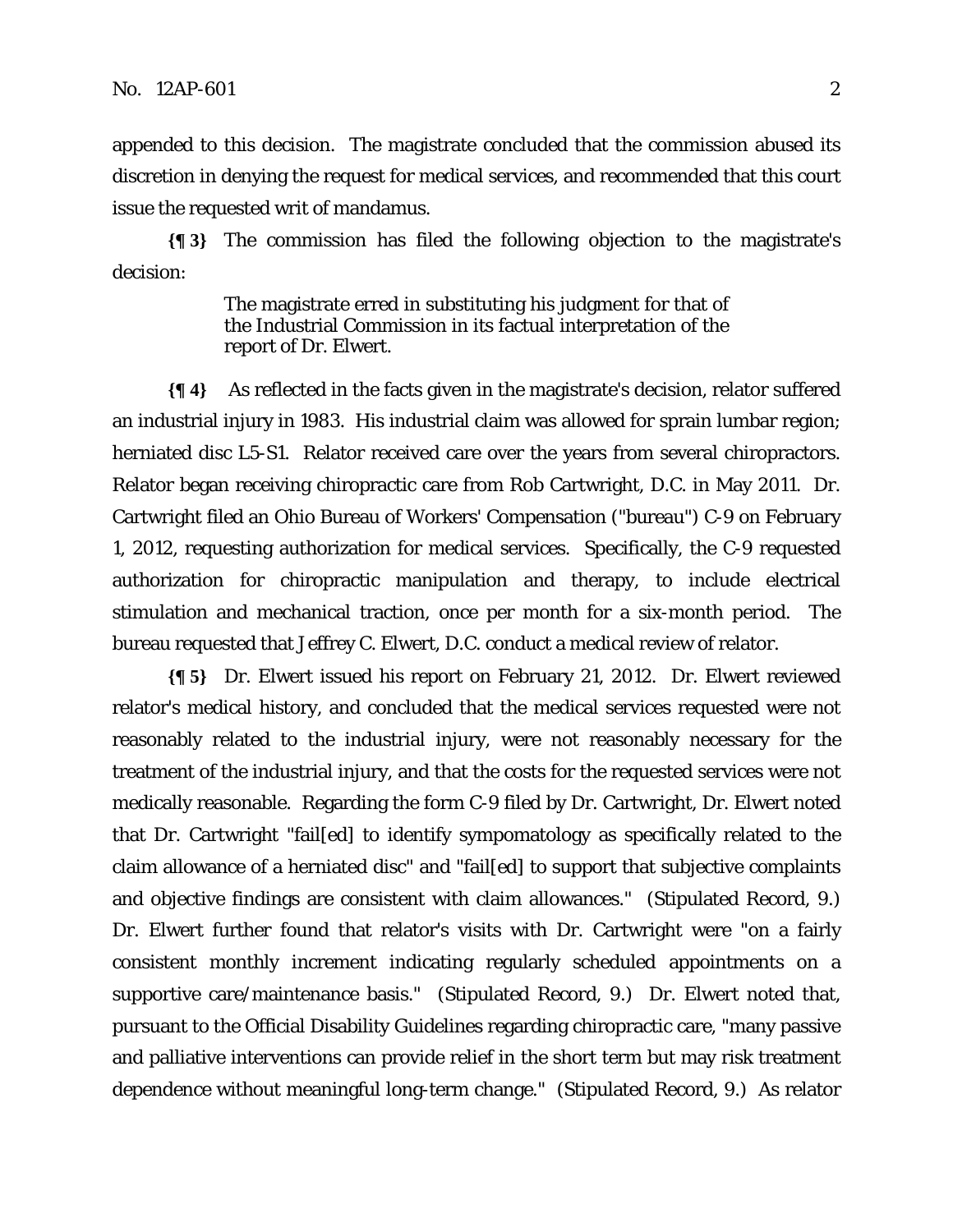had received treatment at the "same/similar frequency" for quite some time, Dr. Elwert determined that the "continuation of care as requested would not be deemed appropriate." (Stipulated Record, 9.)

**{¶ 6}** Following an April 18, 2012 hearing, a district hearing officer ("DHO") issued an order denying the C-9 request. The DHO determined that relator failed to carry his burden of proof, and determined that realtor had "not presented sufficient persuasive medical evidence from the [his] treating physician, Dr. Cartwright, establishing that the requested treatment" was reasonably related and medically necessary and appropriate for treatment of the allowed conditions. (Stipulated Record, 1.)

**{¶ 7}** Relator filed an affidavit on April 25, 2012 indicating that, though he had conversations with physicians over the years about the possibility of back surgery, he did not want to have surgery. Relator indicated that, in "an effort to avoid surgery" he "relied upon chiropractic care which [he] found to be very helpful." (Stipulated Record, 17.) Relator noted that he did not schedule regular chiropractic visits, as he would simply call his chiropractor on a day when he felt he needed to go in for a visit.

**{¶ 8}** On May 25, 2012, Dr. Cartwright wrote a letter to the bureau, "appealing the medically necessary care" to relator. (Stipulated Record, 13.) Dr. Cartwright identified the relator's allowed conditions, and asserted that the requested care was "directly related" to the conditions allowed in relator's industrial claim. Dr. Cartwright noted that relator's chiropractic visits allowed relator to function and to avoid surgery. Dr. Cartwright stated that relator was "doing better by 75% in pain and function, and 50% better in increased strength." (Stipulated Record, 13.)

**{¶ 9}** Following a June 11, 2012 hearing, a staff hearing officer ("SHO") issued an order affirming the denial of the C-9. The SHO determined that the "requested chiropractic treatment [was] not appropriate or necessary for the treatment of the allowed conditions based upon the report of Dr. Elwert." (Stipulated Record, 3.)

**{¶ 10}** The magistrate determined that the SHO abused its discretion by relying on Dr. Elwert's report to deny the C-9 request. The magistrate concluded that "[w]ith the issuance of Dr. Cartwright's May 25, 2012 report, Dr. Elwert's report is no longer some evidence that can support a finding that the C-9 is deficient because of a failure to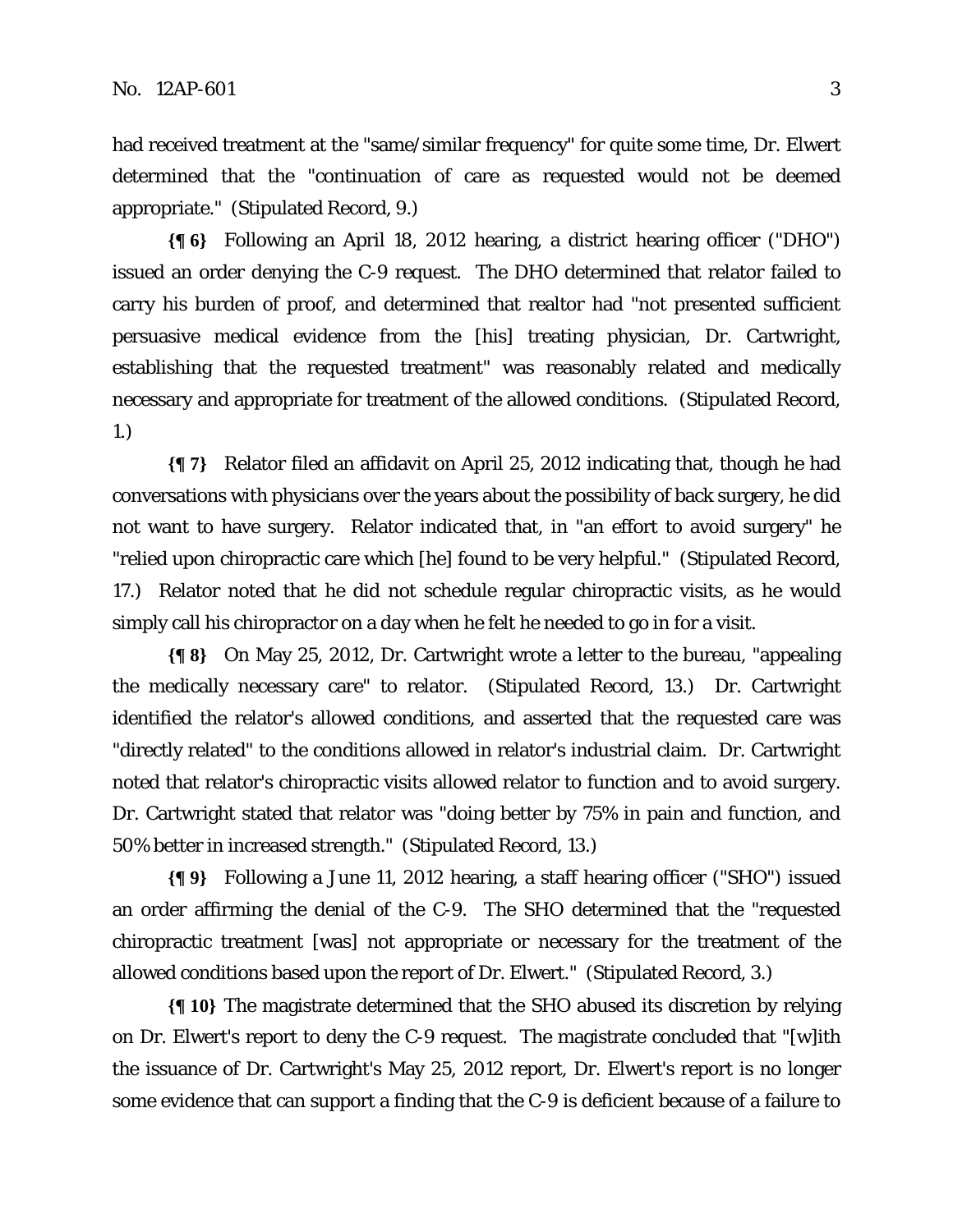relate symptomology to the allowed conditions of the claim." (Magistrate's Decision, 8.) The magistrate further noted that, as the SHO's order did not mention Dr. Cartwright's May 25, 2012 report, the SHO's order indicated that the SHO had not considered the May 25, 2012 report.

**{¶ 11}** Pursuant to Civ.R. 53(D)(4)(d), we undertake an independent review of the objected matters "to ascertain that the magistrate has properly determined the factual issues and appropriately applied the law." A relator seeking a writ of mandamus must establish: " '(1) a clear legal right to the relief prayed for, (2) a clear legal duty upon respondent to perform the act requested, and (3) that relator has no plain and adequate remedy in the ordinary course of the law.' " *Kinsey v. Bd. of Trustees of the Police and Firemen's Disability and Pension Fund of Ohio*, 49 Ohio St.3d 224, 225 (1990), quoting *State ex rel. Consolidated Rail Corp. v. Gorman*, 70 Ohio St.2d 274, 275 (1982). "A clear legal right exists where the [commission] abuses its discretion by entering an order which is not supported by 'some evidence.' " *Id.*

**{¶ 12}** The commission is exclusively responsible for evaluating the weight and credibility of the evidence. *State ex rel. Burley v. Coil Packaging, Inc.*, 31 Ohio St.3d 18, 20-21 (1987). Thus, the reviewing court's role is to determine whether there is some evidence in the record to support the commission's decision; a court may not substitute its judgment for that of the commission or second-guess the commission's evaluation of the evidence. *State ex rel. Guthrie v. Indus. Comm.*, 133 Ohio St.3d 244, 2012-Ohio-4637, ¶ 11.

**{¶ 13}** The commission need only enumerate the evidence it relied upon to reach its decision. *State ex rel. Scouler v. Indus. Comm.*, 119 Ohio St.3d 276, 2008-Ohio-3915, ¶ 16, citing *State ex rel. Mitchell v. Robbins & Myers, Inc.*, 6 Ohio St.3d 481, 483- 84 (1983). The commission is not required to list or cite evidence that has been considered and rejected or explain why certain evidence was deemed unpersuasive. *Id.*, citing *State ex rel. DeMint v. Indus. Comm.*, 49 Ohio St.3d 19, 20 (1990). Nevertheless, if the commission elects to list all evidence before it, "but omits a particular document from that recitation," the court will presume that the commission overlooked the document. *Id*. at ¶ 17. "If that document could influence the outcome of the matter in question, we will return the matter to the commission for further consideration." *Id*.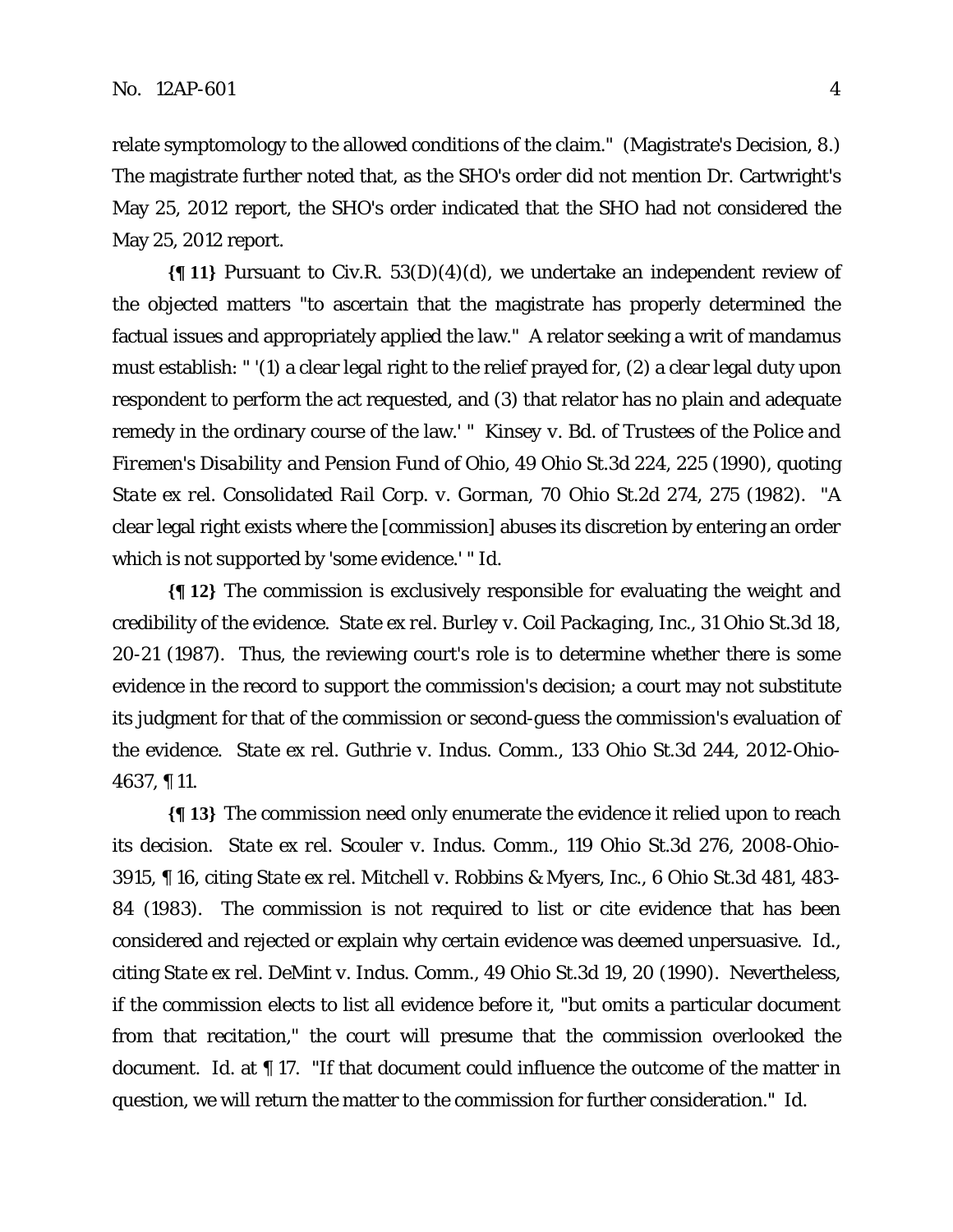**{¶ 14}** The bureau and the commission share the power to oversee and determine the reasonableness and necessity of health care expenditures. *State ex rel. Sugardale Foods, Inc. v. Indus. Comm.*, 90 Ohio St.3d 383, 386 (2000). Authorization for medical treatment requires a causal relationship between the allowed conditions and the proposed services. *State ex rel. Miller v. Indus. Comm.*, 71 Ohio St.3d 229, 232 (1994). In *Miller*, the Supreme Court of Ohio set forth the following three-step inquiry to determine whether medical services should be authorized: (1) whether the requested services reasonably relate to the allowed conditions; (2) whether the services are necessary for treatment of the industrial injury; and (3) whether the cost of the requested services is medically reasonable. A claimant bears the burden of proving all three prongs of the *Miller* test in order to secure authorization for the requested procedure. *State ex rel. Maxim Healthcare Servs., Inc. v. Indus. Comm.*, 10th Dist. No. 11AP-122, 2012-Ohio-1012, ¶ 10.

**{¶ 15}** The magistrate recommended granting the requested writ because Dr. Cartwright's May 25, 2012 report adequately connected relator's symptoms to the allowed conditions, thereby abolishing Dr. Elwert's concern that Dr. Cartwright failed to relate relator's symptomology to the allowed conditions. Dr. Elwert's report, however, contained an additional basis for denying the C-9 request. Dr. Elwert noted in his report that relator had received care with Dr. Cartwright on a fairly consistent basis, and noted that "passive and palliative interventions can provide relief in the short term but may risk treatment dependence without meaningful long-term change in the clinical picture of the claimant." (Stipulated Record, 9.) Because of the risk of treatment dependence without meaningful improvement, Dr. Elwert determined that the requested care was inappropriate.

**{¶ 16}** Dr. Cartwright's May 25, 2012 report does not address Dr. Elwert's latter conclusion that the requested care was inappropriate. Rather, Dr. Cartwright noted in his report that he had released relator from his care before "with several failed attempts as [relator's] condition worsens and necessitates the need for further care." (Stipulated Record, 13.) This statement seems to support Dr. Elwert's determination that the requested medical care would result in treatment dependence without any meaningful long-term change in relator's physical condition.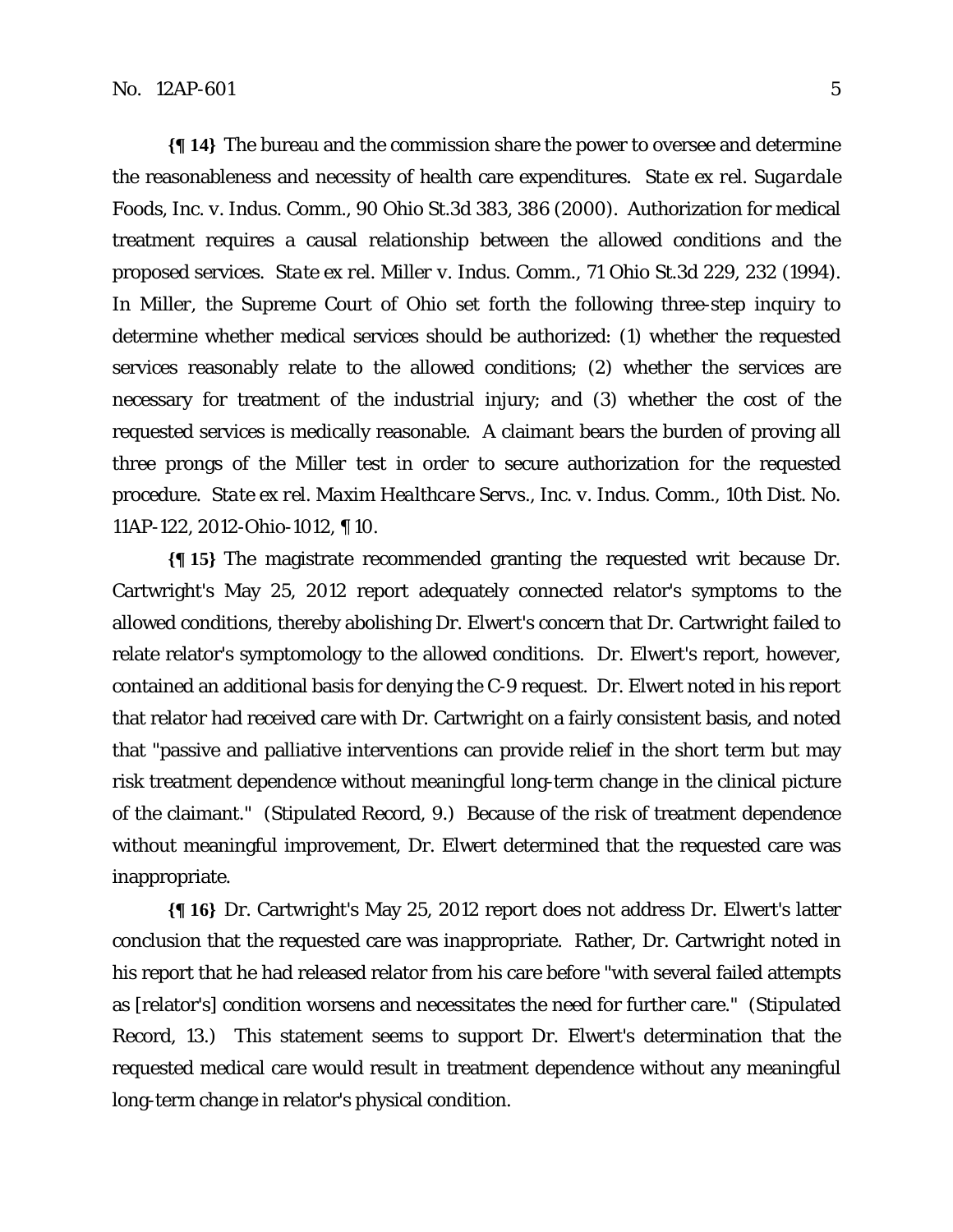**{¶ 17}** As Dr. Elwert expressed two concerns over Dr. Cartwright's C-9 request, and Dr. Cartwright's May 25, 2012 report only rectified one of Dr. Elwert's two concerns, Dr. Elwert's report remained some evidence which the commission could rely on to deny the C-9 request. Moreover, because Dr. Cartwright's May 25, 2012 report did not address Dr. Elwert's concern regarding the risk of treatment dependence without meaningful improvements, the May 25, 2012 report would not have necessitated a different finding by the SHO in this matter.

**{¶ 18}** As Dr. Elwert determined that the requested medical services were not necessary for the treatment of the allowed conditions, as the services could result in treatment dependence without meaningful improvements, there was some evidence in the record to support the commission's decision to deny the C-9 request. *Compare Miller* at 232 (finding authorization of funds for a weight loss program appropriate where the weight loss was "geared towards improving the allowed industrial conditions, [and] improvement [was] curative and not merely palliative," noting that it was "not enough that weight loss decreases pain associated with the allowed conditions; [the] weight-loss must actually improve those conditions"); *State ex rel. Brown v. Indus. Comm.*, 10th Dist. No. 02AP-108, 2002-Ohio-4313, ¶ 16.

**{¶ 19}** Following independent review, pursuant to Civ.R. 53, we find the magistrate has properly determined the pertinent facts, and we adopt them as our own. For the reasons set forth in this decision, however, we reject the magistrate's conclusions of law. Instead, we conclude the commission did not abuse its discretion in denying relator's physician's request for authorization of medical services, as Dr. Elwert's report was some evidence which the commission could rely on to reject the C-9 request. As such, we sustain the commission's objection to the magistrate's decision and deny relator's request for a writ of mandamus.

> *Objection sustained; writ denied.*

BROWN and SADLER, JJ., concur. \_\_\_\_\_\_\_\_\_\_\_\_\_\_\_\_\_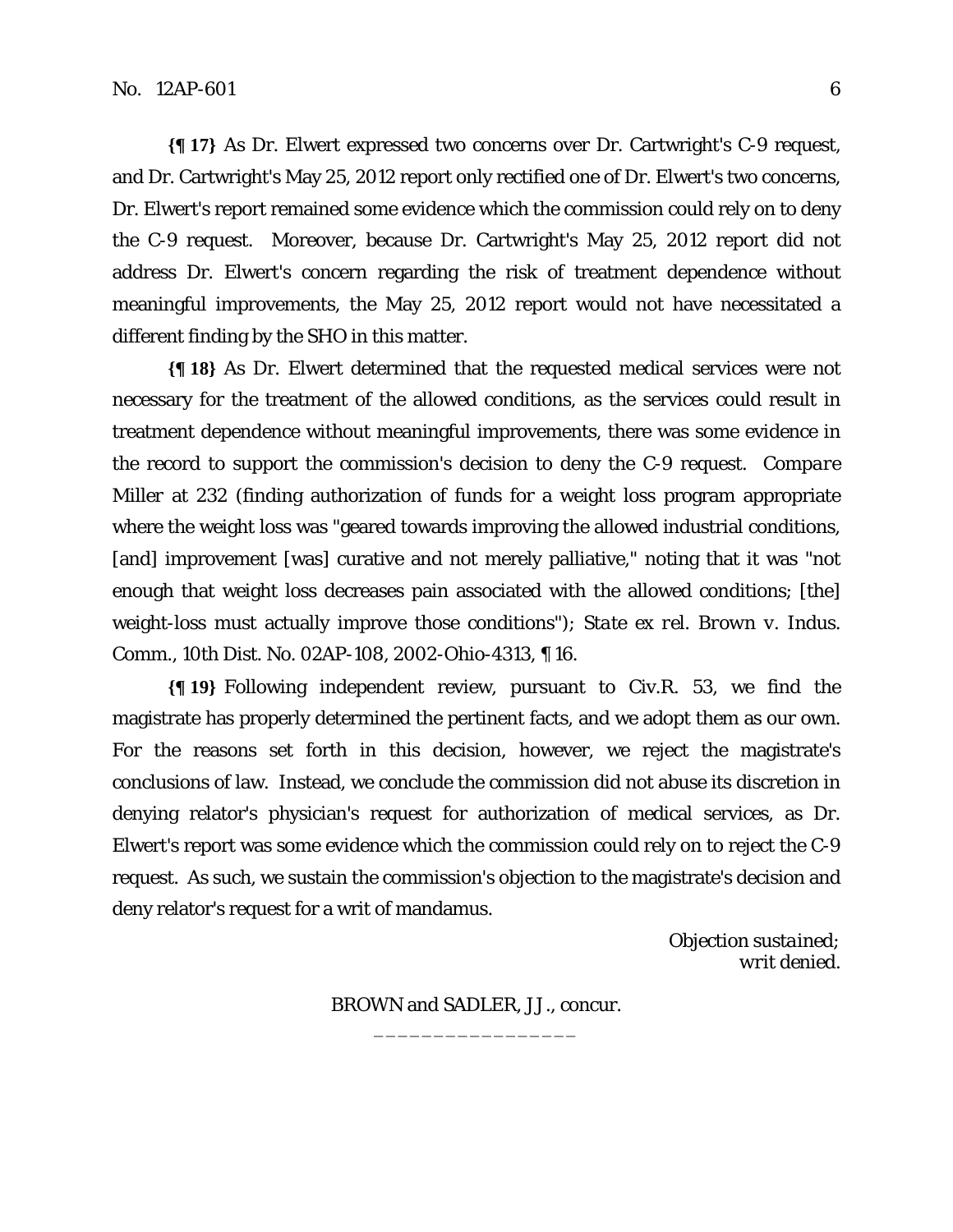$\overline{a}$ 

 $\overline{a}$ 

 $\overline{a}$ 

# **A P P E N D I X**

### IN THE COURT OF APPEALS OF OHIO

## TENTH APPELLATE DISTRICT

| State of Ohio, ex rel.<br>Joel Almendinger,                   |   |                    |
|---------------------------------------------------------------|---|--------------------|
| Relator,                                                      |   |                    |
| V.                                                            | ٠ | No. 12AP-601       |
|                                                               | ٠ | (REGULAR CALENDAR) |
| Industrial Commission of Ohio<br>and McGraw Construction Co., |   |                    |
| Respondents.                                                  |   |                    |

# MAGISTRATE'S DECISION

Rendered on May 20, 2013

*Crowley, Ahlers & Roth Co., L.P.A.,* and *Edward C. Ahlers*, for relator.

*Michael DeWine*, Attorney General, and *Eric J. Tarbox,* for respondent.

### IN MANDAMUS

**{¶ 20}** In this original action, relator, Joel Almendinger, requests a writ of mandamus ordering respondent Industrial Commission of Ohio ("commission") to vacate its order denying his C-9 request for authorization of chiropractic treatments, and to enter an order granting the request.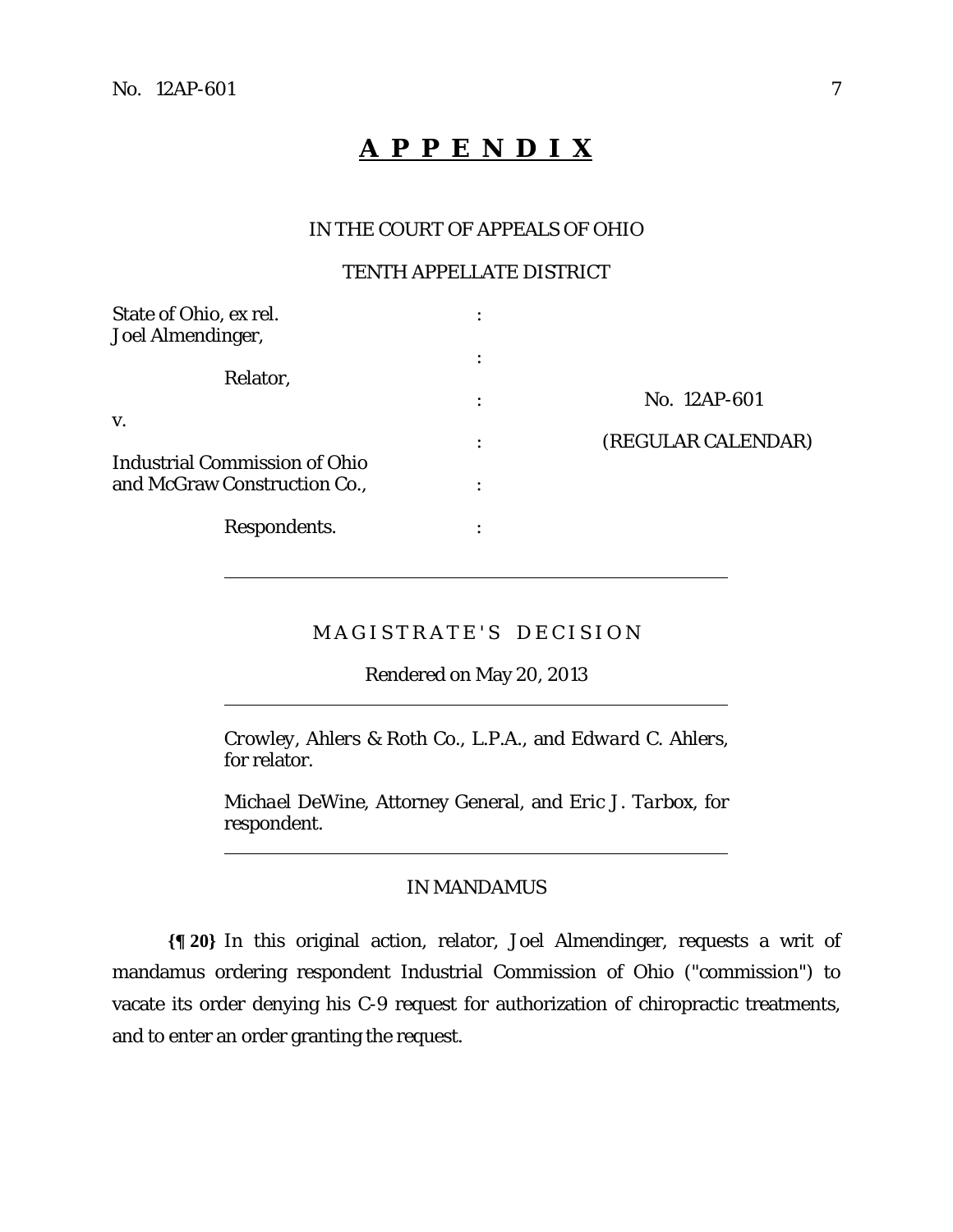## Findings of Fact:

**{¶ 21}** 1. On November 2, 1983, relator injured his lower back while employed with respondent McGraw Construction Co., a state-fund employer. The industrial claim (No. 83-36291) is allowed for "sprain lumbar region; herniated disc L5-S1."

**{¶ 22}** 2. Over the years, relator has obtained chiropractic care from several chiropractors.

**{¶ 23}** 3. In May 2011, relator began chiropractic care with Rob Cartwright, D.C.

**{¶ 24}** 4. On February 1, 2012, Dr. Cartwright completed a C-9 which is a form provided by the Ohio Bureau of Workers' Compensation ("bureau").

**{¶ 25}** 5. On the C-9, Dr. Cartwright requested authorization of "chiropractic care" once a month for six months.

**{¶ 26}** 6. The managed care organization ("MCO") denied the C-9 on February 3, 2012.

**{¶ 27}** 7. Relator administratively appealed the MCO's denial of the C-9.

**{¶ 28}** 8. Relator's C-9 request prompted the bureau to request a medical review from chiropractor Jeffrey C. Elwert, D.C.

**{¶ 29}** 9. On February 22, 2012, Dr. Elwert signed a three-page narrative report dated February 21, 2012. His report states:

### **Documents Reviewed:**

Notes from Rob Cartwright, DC Notes from Dr. Berner

### **Justification for continued care at present level (Miller Criteria)**

[One] Are the medical/other services reasonably related to the industrial injury? \_\_\_\_\_Y  $x \over N$ 

[Two] Are the requested services reasonably necessary for the treatment of the industrial injury?  $\begin{array}{cc} \n\overline{\phantom{a}} & \overline{\phantom{a}} & \overline{\phantom{a}} & \overline{\phantom{a}} & \overline{\phantom{a}} & \overline{\phantom{a}} & \overline{\phantom{a}} & \overline{\phantom{a}} & \overline{\phantom{a}} & \overline{\phantom{a}} & \overline{\phantom{a}} & \overline{\phantom{a}} & \overline{\phantom{a}} & \overline{\phantom{a}} & \overline{\phantom{a}} & \overline{\phantom{a}} & \overline{\phantom{a}} & \$ 

[Three] Are the costs for the services medically reasonable?  $Y \times N$ 

**Treatment Modifications/Recommendations: (Must Complete)**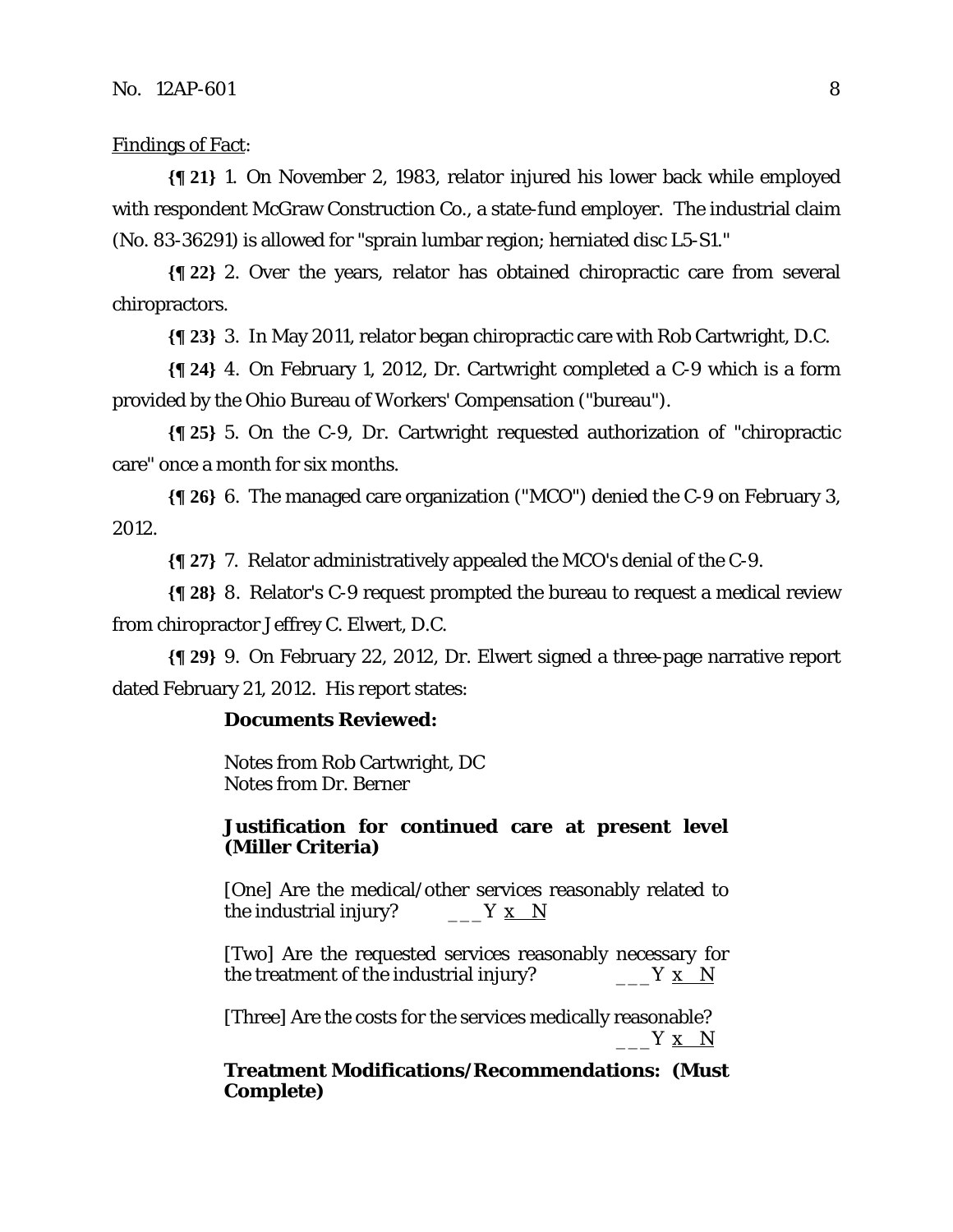Claimant sustained a work-related injury on 11/2/83.

MRI of the lumbar spine dated 8/20/96 identifies a right paracentral disc extrusion with inferior migration at L5/S1. This indents the anterior aspect of the dural sac and narrows the lateral recess adjacent to the S1 nerve root.

An IME by Dr. Sullivan is identified on 9/10/10. Injury is described as the claimant was bent over ductwork to pull up a choker. Claimant stood up and took a few steps carrying a choker then bent over to go under a steel beam when he felt pain. Complain[t]s on this date were stiffness in the lower back on the right side, posterior right thigh and posterior right calf pain. Pain is 3/10.

Note from Dr. Berner on 12/21/09 identifies positive Kemps with Lasegue's sign and Braggards test being positive. Limited range of motion was noted at 40-45˚ of flexion, 10˚ of extension with 15-20˚ of right lateral bending and 20-25˚ of left lateral bending on 1/13/10, 45-50˚ of flexion was noted with extension of 10-15˚ with 15-20˚ of right lateral bending and left lateral bending at 25˚ with the same orthopedic tests as positive.

Chiropractic note from Dr. Berner on 3/22/11 identifies lower back pain and right leg pain. Lumbar range of motion was 40-45˚ with pain, extension was 5-10˚ with right and left lateral bending of 20-25˚. Kemps was positive on the right with pain in the lumbosacral area. Lasegue's sign and Braggards tests were positive.

Note from Dr. Cartwright on 5/17/11 identifies low back pain 6/10 and right leg pain at 5/10. Range of motion is 60˚ of flexion, 20° of extension with right/left lateral bending 20°. Kemps was positive on the right with leg lowering been [sic] positive on the right with positive sacral tenderness, Yeomans, Hibbs, Nachlas and Elys.

Note from Dr. Cartwright on 5/18/11 identifies pain in the lower back at 6/10 with pain in the right leg at 5/10. On 10/4/11, pain was 4/10 in the lower back and right leg. Pain is stiff and sore in the lower back and mid back. On 12/14/11, pain level in the lower back and right leg is 3/10. Positive Kemps is noted. On 1/18/12, pain [in] the lower back is 4/10 with pain in the right leg at 3/10. Note states that the claimant had a flareup [sic] over the holiday.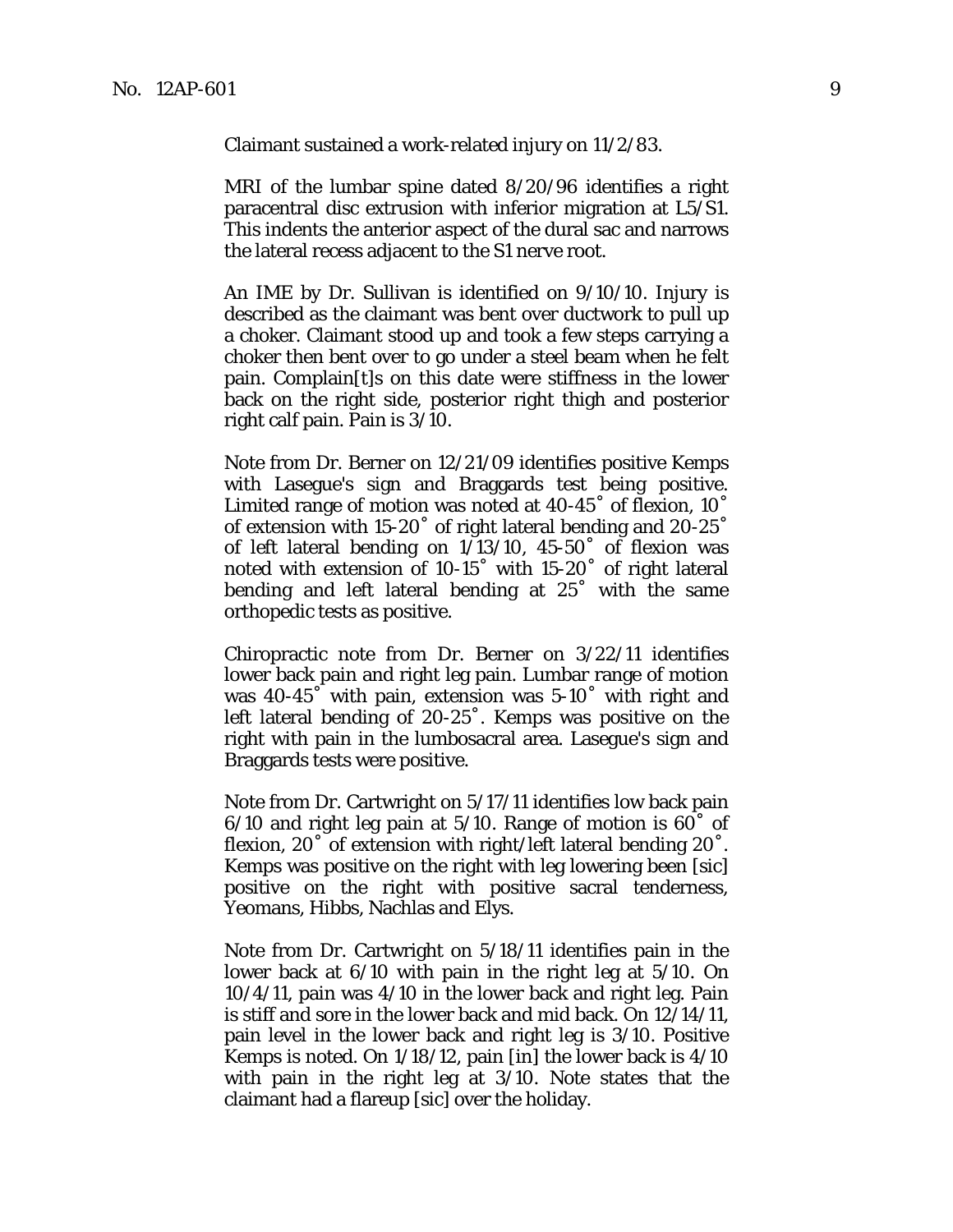C9 dated 2/1/12 requesting chiropractic manipulation and therapy to include electrical stimulation and mechanical traction at once per month x 6 months is not medically necessary/appropriate. In review of documentation, treating chiropractor fails to identify symptomatology as specifically related to the claim allowance of a herniated disc. No specifics as to the pain in the right leg. There is no evidence of radicular findings. Treating chiropractor fails to support that subjective complaints and objective findings are consistent with claim allowances. In review of documentation, visits are on a fairly consistent monthly increment indicating regularly scheduled appointments on a supportive care/maintenance basis. As per ODG Guidelines, as with chiropractic care, many passive and palliative interventions can provide relief in the short term but may risk treatment dependence without meaningful long-term change in the clinical picture of the claimant. Treatment has been rendered at the same/similar frequency. The continuation of care as requested would not be deemed appropriate.

**{¶ 30}** 10. On February 29, 2012, the bureau denied the C-9 request. Relator administratively appealed the bureau's order.

**{¶ 31}** 11. Following an April 18, 2012 hearing, a district hearing officer ("DHO") issued an order that vacates the bureau's order of February 29, 2012 but also denies the C-9 request. The DHO's order explains:

> The C-9 from Dr. Cartwright, dated 02/01/2012, requesting chiropractic treatment, 1x a month for 6 months, beginning 02/01/2012, is denied.

> The District Hearing Officer finds that the Injured Worker has not met his burden of proving by a preponderance of the evidence that the requested treatment is reasonably related and medically necessary and appropriate for treatment of the allowed conditions in this claim.

> The District Hearing Officer finds that the Injured Worker has not presented sufficient persuasive medical evidence from the Injured Worker's treating physician, Dr. Cartwright, establishing that the requested treatment is reasonably related and medically necessary and appropriate for treatment of the allowed conditions in this claim.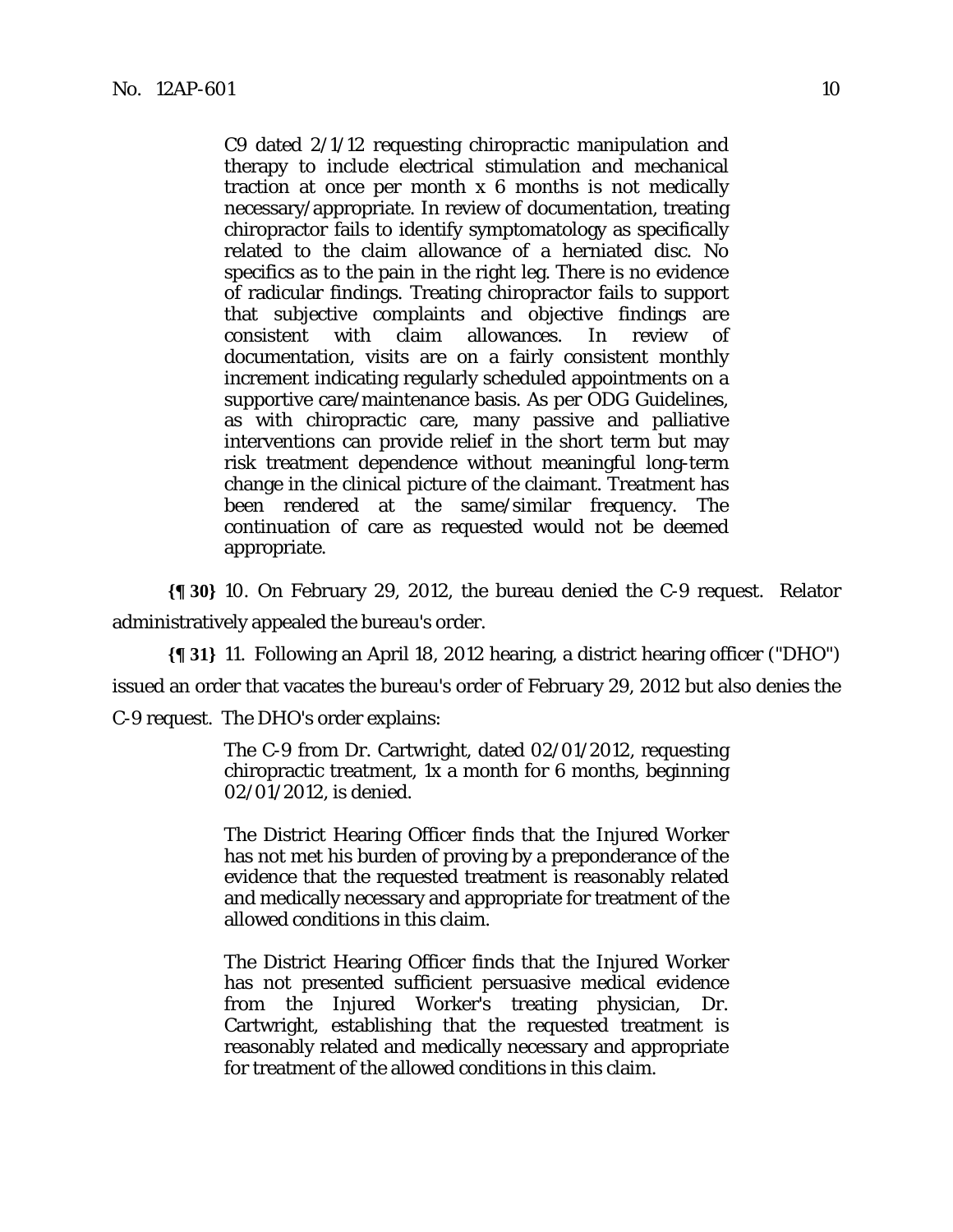Therefore, the C-9 from Dr. Cartwright, dated 02/01/2012, is denied in its entirety.

The District Hearing Officer also relies on the medical review of Dr. Elwert dated 02/22/2012.

- **{¶ 32}** 12. Relator administratively appealed the DHO's order of April 18, 2012.
- **{¶ 33}** 13. On May 25, 2012, Dr. Cartwright wrote:

I am appealing the medically necessary care to Mr. Joel Almendinger. This is directly related to his injuries as noted above. This is based upon an exacerbation to lumbar herniated disc and lumbar sprain / strain. He has been having pain in this area initially since this initial accident. Joel continues to function and this treatment keeps him stable through his lumbar spine preventing surgery. I would submit the fact that three of Joel's previous physicians have all recommended surgery which Joel has been able to avoid by seeking treatment at our office on an as needed basis. It should also be noted Joel testified to this during his last hearing. Joel has had many complicating factors and multiple area of diagnosis from this injury in which I will prove with additional worksheet and from extent of injuries this is a complicated case. Orthopedic tests were positive, and atrophy and weakness were present in the allowed related soft tissue musculature. I presented in the complicating factors in which I will provide again when I sent the C9 in and explained all the issues which have delayed treatment. He is currently doing better by 75% in pain and function, and 50% better in increased strength. We have released him with several failed attempts as his condition worsens and necessitates the need for further care. His outcomes have improved and he continues to faithfully do home exercises, stretches, walk on the treadmill every day, etc. The above claim is entirely based upon Miller Criteria and professional opinion, and a high degree of chiropractic certainty and probability. This is directly related to the allowed conditions in the claim and is casually [sic] related and cost effective.

**{¶ 34}** 14. On April 25, 2012, relator executed an affidavit stating:

[One] I am Joel Almendinger, claimant in Ohio Workers' Compensation claim 83-36291.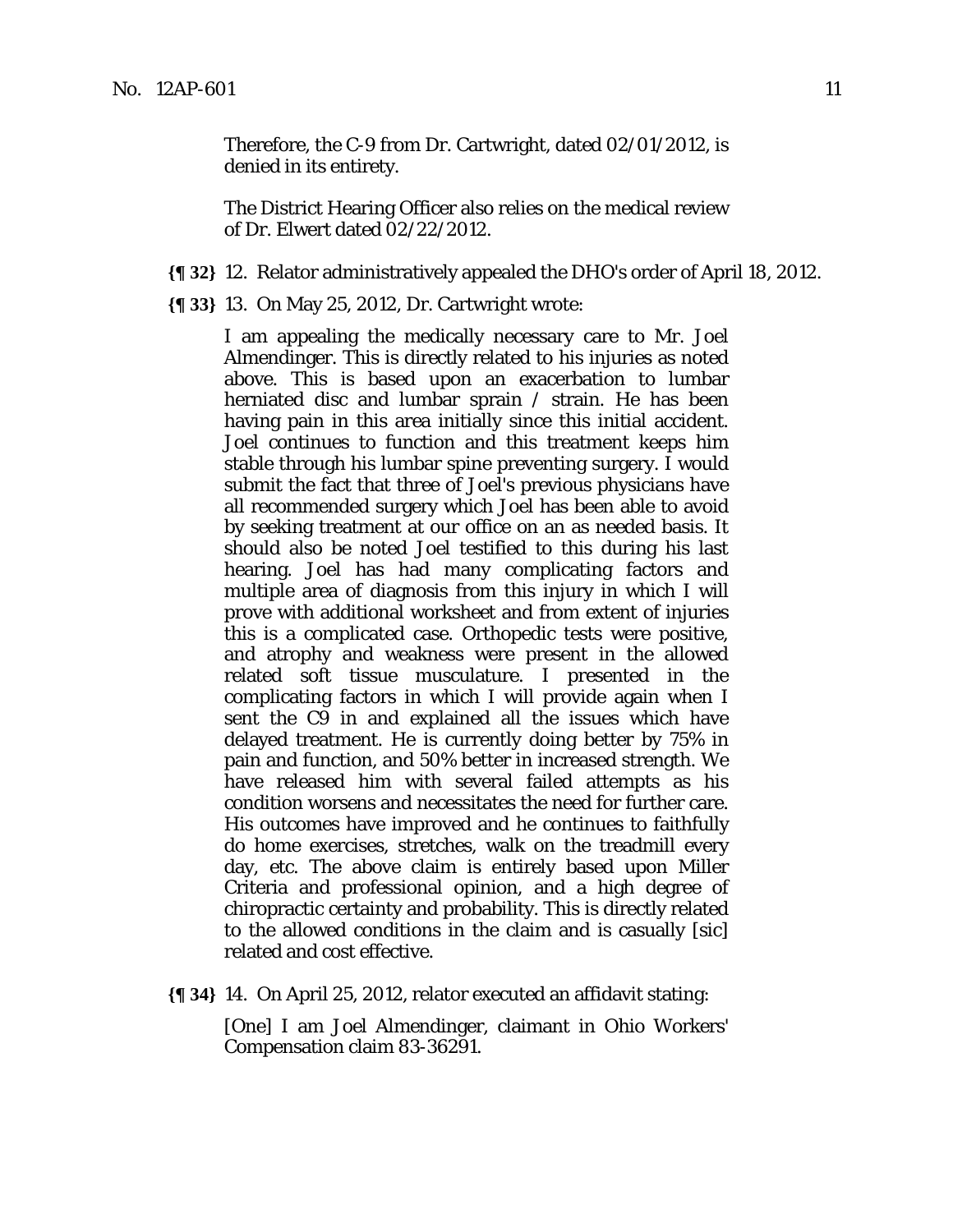[Two] Since my work injury on November 2, 1983, I have had persistent back pain and I have as well experienced pain running down into my legs, especially my right leg.

[Three] I have had conversations over the years with physicians about the possibility of surgery, but I do not want surgery and I have done my best to try to avoid the need for surgery.

[Four] In an effort to avoid surgery, and in an effort to avoid having to take narcotic pain medication on a regular basis, I have over the years relied upon chiropractic care which I have found to be very helpful.

[Five] My chiropractors, Dr. Gary Berner and Rob Cartwright, have spoken with me about the importance of doing home exercises, including stretches, and I have been and continue to do these on a regular basis; I also try to walk as much as possible, including walking on a treadmill at my home.

[Six] I do still continue to have significant problems with my back and although I have been doing fairly well in general for the past few years, I do have bad days when I have increased pain, which is very limiting.

[Seven] Over the past couple of years or more, I have had authorization in my workers' compensation claim for a fairly limited number of visits both with Dr. Berner and with Dr. Cartwright.

[Eight] I have tried to use the authorized visits as wisely as I could, meaning that I try to go at times when I really feel that I need to go.

[Nine] I have not been scheduling my appointments ahead of time; [r]ather, I will call on a day when I feel that I need to go in for a visit and my chiropractor's office will then try to work me in to their schedule.

[Ten] I have found chiropractic treatment to be extremely helpful in keeping my pain level under decent control and in allowing me to function fairly well in general.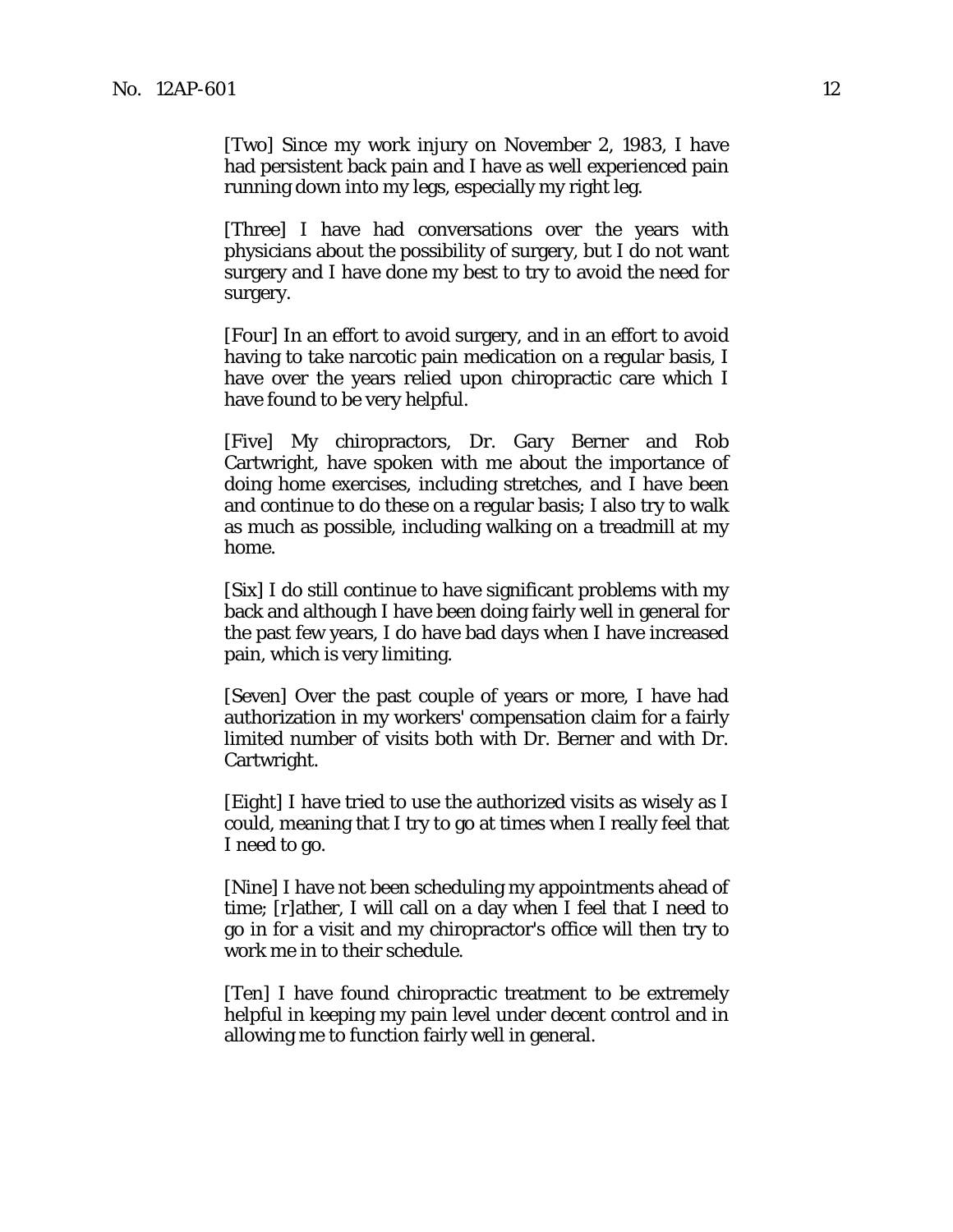**{¶ 35}** 15. Following a June 11, 2012 hearing, a staff hearing officer ("SHO") issued an order affirming the DHO's order. The SHO explains:

> The Injured Worker's motion requesting authorization of chiropractic treatment at the rate of one treatment per month for six months is denied.

> The Staff Hearing Officer finds that the requested chiropractic treatment is not appropriate or necessary for the treatment of the allowed conditions based upon the report of Dr. Elwert dated 02/22/2012.

**{¶ 36}** 16. On July 6, 2012, another SHO mailed an order refusing relator's administrative appeal from the SHO's order of June 11, 2012.

**{¶ 37}** 17. On July 17, 2012, relator, Joel Almendinger, filed this mandamus action.

#### Conclusions of Law:

**{¶ 38}** It is the magistrate's decision that this court issue a writ of mandamus, as more fully explained below.

**{¶ 39}** Finding that the treating chiropractor, Dr. Cartwright, "fails to identify symptomology as specifically related to the claim allowance of a herniated disc" and that he "fails to support that subjective complaints and objective findings are consistent with claim allowances," Dr. Elwert recommended denial of the C-9 request for authorization of chiropractic treatments.

**{¶ 40}** Finding that Dr. Cartwright failed to connect the requested chiropractic treatments to the allowed conditions, and also relying upon Dr. Elwert's report, the DHO denied the C-9 request.

**{¶ 41}** Following the issuance of the DHO's order, Dr. Cartwright endeavored in his May 25, 2012 report, to address the DHO's concern, as expressed in Dr. Elwert's report, that Dr. Cartwright had failed to relate symptomology to the allowed herniated disc.

**{¶ 42}** In fact, in his May 25, 2012 report, Dr. Cartwright lists the claim number and describes the claim allowances. He starts the body of his report by opining that the requested chiropractic treatments are "directly related to his injuries" and "[t]his is based upon an exacerbation to lumbar herniated disc and lumbar sprain/strain." Dr.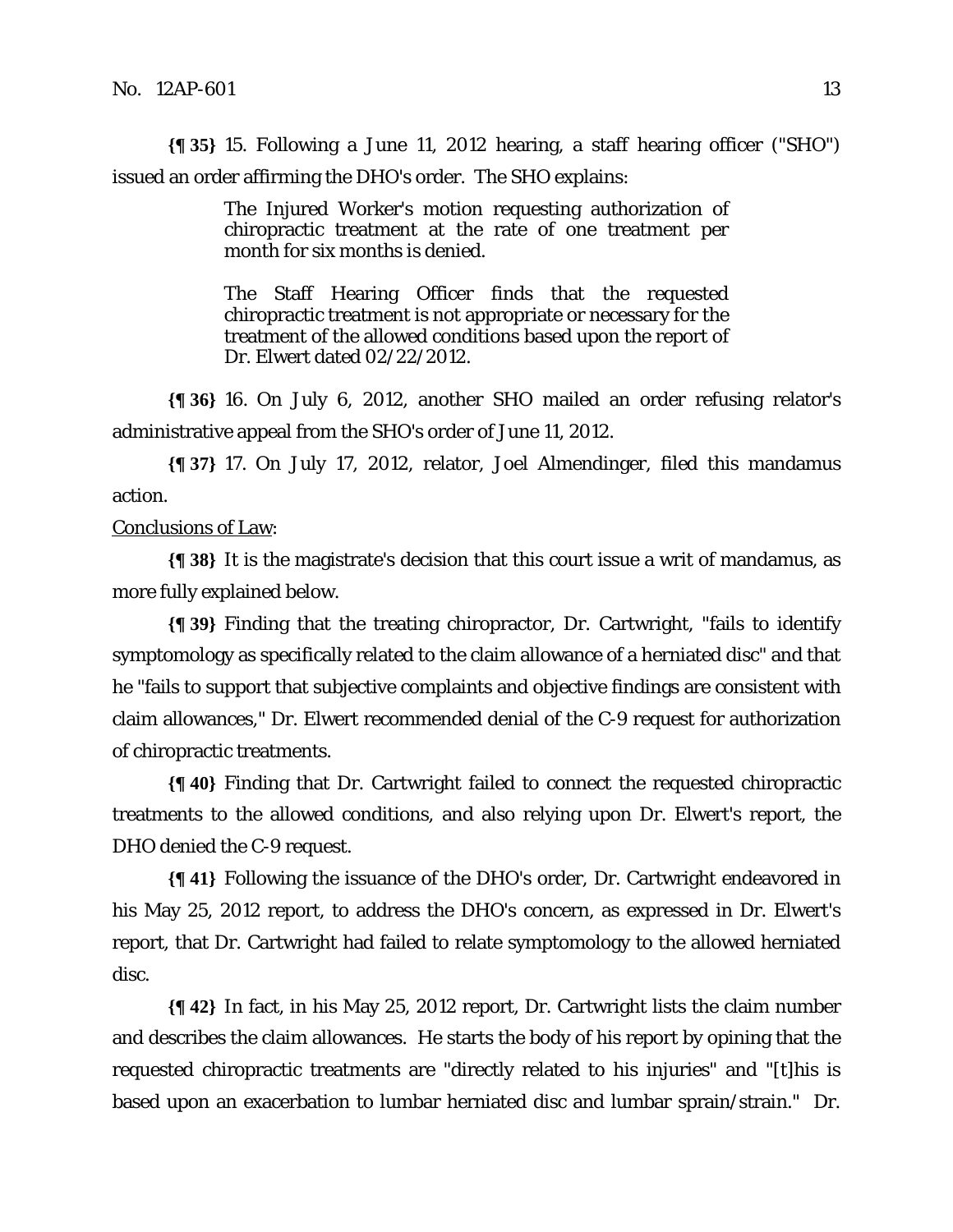Cartwright finishes the first paragraph of his report by opining that the requested chiropractic treatments are "directly related to the allowed conditions in the claim."

**{¶ 43}** In short, Dr. Cartwright, in his May 25, 2012 report, directly answers the concerns that Dr. Elwert raised in his February 21, 2012 report. With the issuance of Dr. Cartwright's May 25, 2012 report, it can no longer be said that Dr. Cartwright has failed to relate symptomology to the allowed conditions. Consequently, the SHO cannot continue the reliance upon Dr. Elwert's report to support the SHO's stated proposition that "the requested chiropractic treatment is not appropriate or necessary for the treatment of the allowed conditions." With the issuance of Dr. Cartwright's May 25, 2012 report, Dr. Elwert's report is no longer some evidence that can support a finding that the C-9 is deficient because of a failure to relate symptomology to the allowed conditions of the claim.

**{¶ 44}** Therefore, it was an abuse of discretion for the SHO to find that "requested chiropractic treatment is not appropriate or necessary for the treatment of the allowed conditions" based upon Dr. Elwert's report.

**{¶ 45}** Moreover, the SHO's order strongly suggests that the May 25, 2012 report of Dr. Cartwright was not considered. There is no mention of the report in the SHO's order. When the commission fails to consider relevant evidence submitted to it, its order adjudicating the issue cannot stand. *See State ex. rel. Scouler v. Indus. Comm.,* 119 Ohio St.3d 276, 2008-Ohio-3915; *State ex rel. Donohoe v. Indus. Comm.,* 10th Dist. No. 08AP-201, 2010-Ohio-1317, *affirmed* 130 Ohio St.3d 390, 2011-Ohio-5798; *State ex rel. Gonzalez v. Lewis Tree Serv. Inc.,* 10th Dist. No. 10AP-755, 2011-Ohio-6816.

**{¶ 46}** Accordingly, it is the magistrate's decision that this court issue a writ of mandamus ordering the commission to vacate the June 11, 2012 order of its SHO, and to enter an order consistent with this magistrate's decision.

> /s/ Kenneth W. Macke KENNETH W. MACKE

**MAGISTRATE**